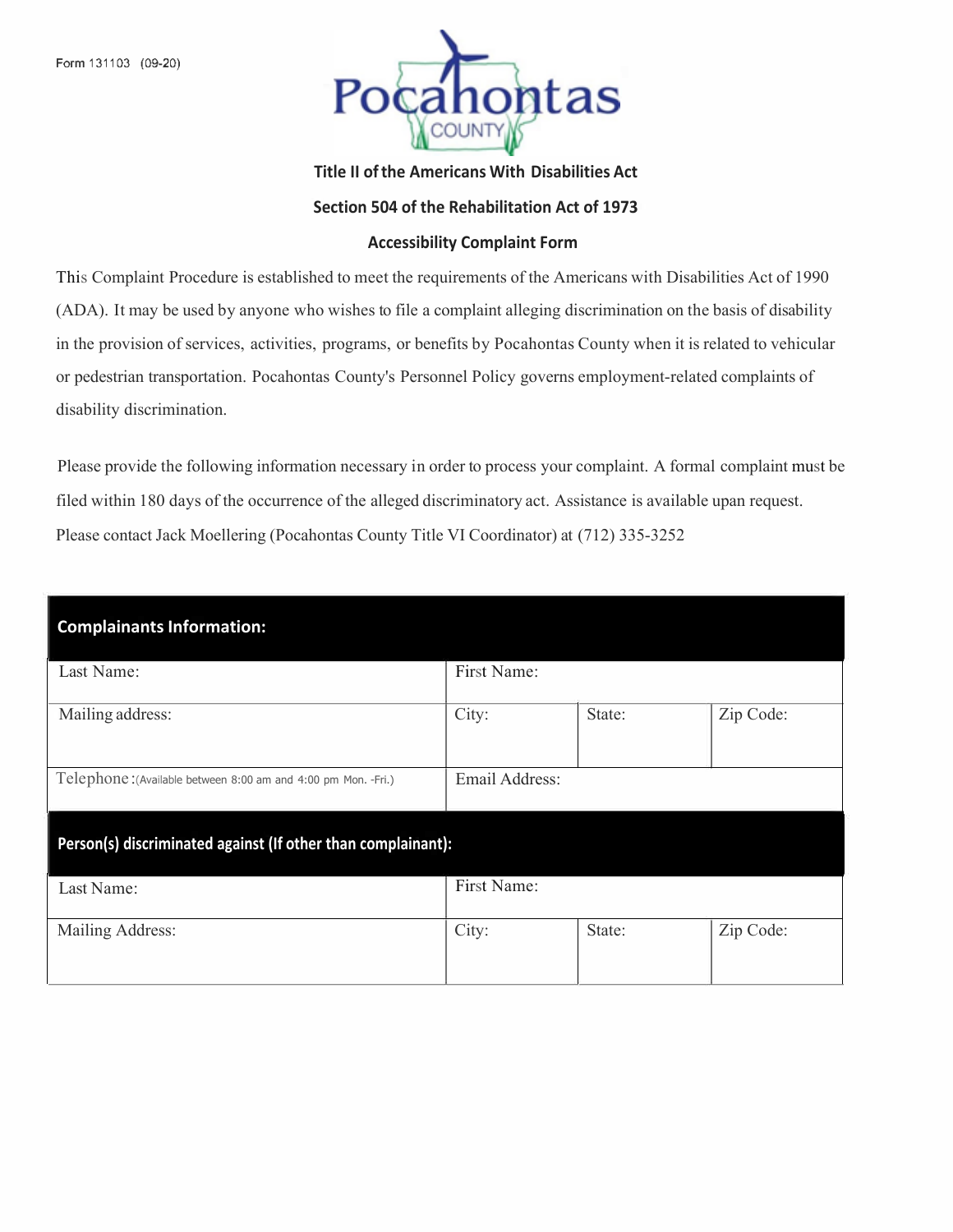| Government (Federal, State, Local), organization or institution that you believe discriminated against you |       |                               |        |           |
|------------------------------------------------------------------------------------------------------------|-------|-------------------------------|--------|-----------|
| Name:                                                                                                      |       |                               |        |           |
| Address:                                                                                                   | City: | County:                       | State: | ZIP Code: |
|                                                                                                            |       |                               |        |           |
|                                                                                                            |       |                               |        |           |
| Telephone Number:                                                                                          |       | Date Discrimination Occurred: |        |           |
|                                                                                                            |       |                               |        |           |

| Describe the act(s) of discrimination, including name(s), if possible, of the individuals(s) who discriminated against you.                                        |                                                                                                                  |  |
|--------------------------------------------------------------------------------------------------------------------------------------------------------------------|------------------------------------------------------------------------------------------------------------------|--|
| If applicable, what is the location of the non-accessible feature?                                                                                                 |                                                                                                                  |  |
| Please provide comments, suggestions, or other information that may<br>assist us in providing a better service to you:                                             | ${\sf N}$                                                                                                        |  |
|                                                                                                                                                                    | (Street Name)                                                                                                    |  |
|                                                                                                                                                                    | Please mark with an "x" on the above<br>diagram the location(s) where you believe<br>there is a curb ramp issue. |  |
| If applicable, write the description and the exact location of the non-accessible feature.                                                                         |                                                                                                                  |  |
| Have efforts been made to resolve this complaint through the internal grievance procedure of the government,<br>organization, or institution? $\Box$ Yes $\Box$ No |                                                                                                                  |  |

If Yes, what is the status of the grievance?